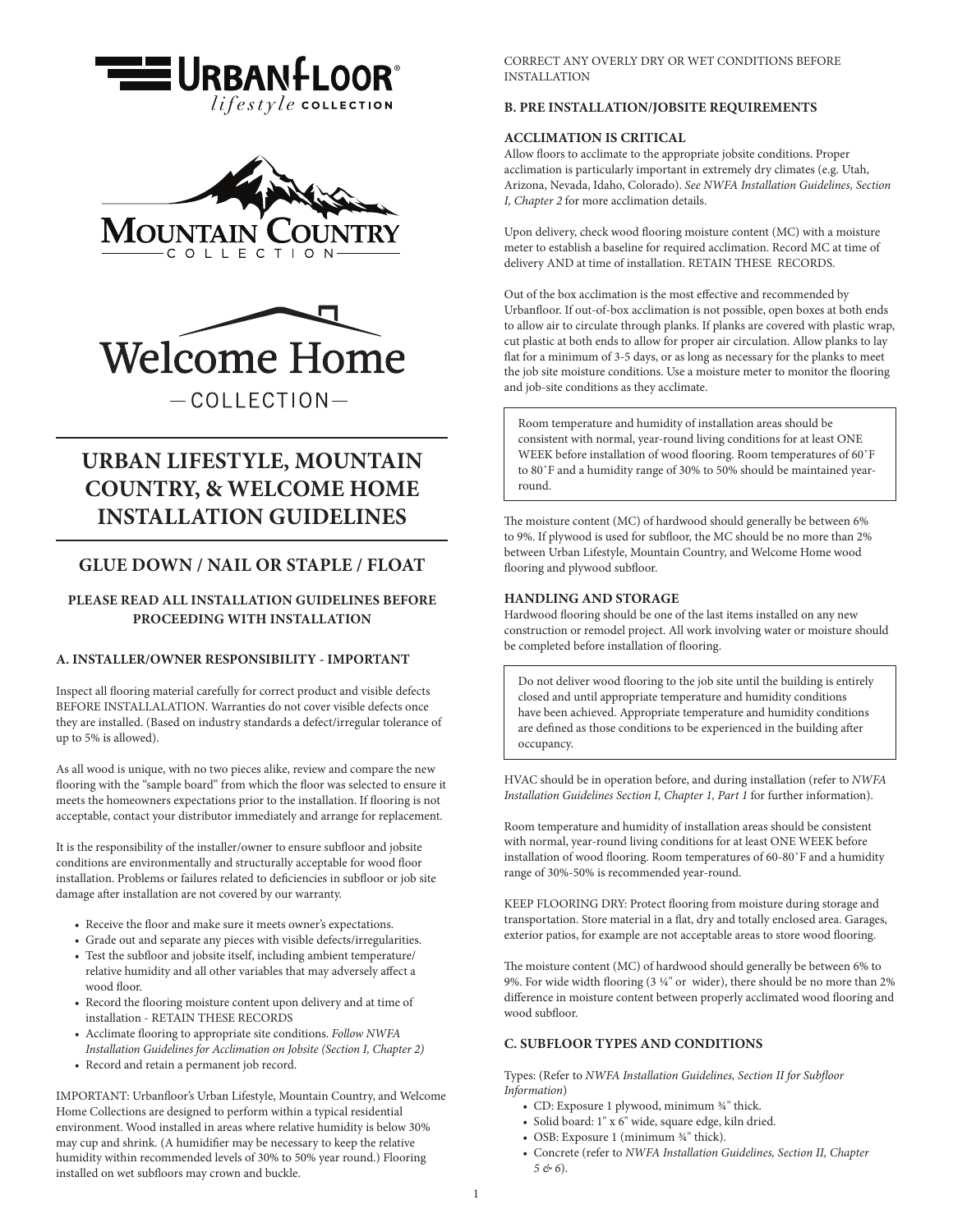The subfloor must be clean, dry, and flat to within  $\frac{3}{16}$ " per 10' radius. If necessary, sand or plane high spots, and fill low areas using a cement based patching/leveling compound. Secure any loose boards or panels to prevent squeaking. The surface temperature of the subfloor, at time of installation should be at least 59˚F but never exceed 80˚F. Damage due to moisture issues is not a product failure and is not covered by our warranty.

Minimum plywood sub flooring requirements: 4' x 8' sheets of ¾" CDX grade underlayment with a maximum 19.2" on center joint construction. If joist system is spaced over 19.2" on center, an additional layer of ½" CDX plywood underlayment - laid diagonal or perpendicular - will be required.

Do not install over an existing glue down hardwood floor.

Our warranties DO NOT cover any problems caused by inadequate substructures or improper installation of said substructures.

BASEMENT AND CRAWL SPACES: Keep dry and ventilated. Crawl spaces must be a minimum of 18" from ground to underside of joists. Exposed earth should be fully covered by a minimum 6 mil black polyethylene vapor barrier with joints overlapped and sealed with a moisture resistant tape.

CONCRETE SUBFLOOR: New concrete should be completely cured for at least 50-60 days. Test for excessive moisture. A reading of over 3lbs./1000 sq. ft. by Calcium Chloride test requires the application of a vapor retarder.

Ensure concrete has a minimum of 3000 PSI Compression. Over a lightweight concrete (less than 3000 PSI) use a floating installation. To check for lightweight concrete, draw a nail across the top. If it scratches or indents, it is probably a lightweight concrete.

WOOD SUBFLOOR: When floating over a wood subfloor, cover wall to wall with an underlayment overlapped 8" at seams (follow underlayment manufacturing instructions). It is recommended to tape overlapped edges with a cellophane tape. To prepare wood subfloor for installation, re-nail any loose areas to prevent squeaking. Sand or plane high spots and fill low areas.

The moisture content (MC) of a wood subfloor should not exceed 12%. In general the moisture content of hardwood flooring is between 6% and 9% and the MC difference between the subfloor and flooring should not exceed 2% on a 3 1/4" or wider flooring.

OVER RADIANT HEATED FLOOR: Prior to installation over radiant heat systems it is important to refer to the *NWFA Installation Guidelines Section IV. Appendix H*. Failure to follow these guidelines can void your warranty and may produce unsatisfactory results. Use only over water-heated systems, not recommended over electrically heated systems.

#### **NWFA - National Wood Flooring Association: 800-422-4556 (USA) / 800-848-8824 (Canada)**

Radiant Heat Subfloors can be concrete, wood or a combination of both.

The type of subfloor determines the subfloor preparation.

If the Radiant Heat subfloor is concrete the system should be fully operating at a normal temperature for a minimum of 21 days prior to floor installation, to dry out residual moisture.

The system must then be turned off 24 hours prior to installation and must remain off for 24 hours after installation so that the adhesive does not cure excessively fast. After the 24 hours, the system temperature can be gradually raised again (over a 7 day period) up to the desired level.

The maximum allowable subfloor surface temperature over radiant heat is 85˚F.

Radiant heat is a dry heat. A humidification system is recommended to maintain wood flooring in its comfort zone. Surface checking, excessive gapping, etc. can be expected if the proper humidity level is not maintained between 30-50% year round, or the surface temperature exceeds 85 F.

To minimize the effect that rapid change in temperature will have on the moisture content of the wood floor, an outside thermostat is recommended.

#### **INSTALLATION METHODS:**

The following installation methods can be used over radiant heated floors:

FLOATING (RECOMMENDED) - See *Floating Method on page 3* Install over approved subfloor. A minimum 6 mil poly vapor retarder should be used over a concrete subfloor. In some cases, this may be part of the flooring underlayment . A foam or resilient approved underlayment must be installed prior to installation of wood flooring. Use Dri-Tac 8100 or Titebond T&G glue for grooves.

GLUE DOWN - See *Glue Down Method on page 2* Use over a approved subfloor. Use only approved adhesives - Urbanfloor recommends Simple Spread or Urbanfloor adhesives.

STAPLE / NAIL DOWN: See *Staple/Nail Down Method page 3* Install over approved subfloor. Be sure fasteners are not so long as to penetrate the heat source.

#### **D. GENERAL INSTALLATION**

REFER TO *NWFA INSTALLATION GUIDELINES, SECTION III, CHAPTER 8*

Urban Lifestyle, Mountain Country, and Welcome Home can be installed above, on-grade or below-grade. Installation methods can be either: Direct Glue, Floating or Nail/Staple.

Plan the layout: "Rack" out (dry-lay) the flooring before installing to avoid close end joints and to blend color and grain patterns. To blend the visual differences from board to board it is recommended to work from several cartons alternatively. Leave %" gap at all vertical objects, undercut all door jams.

### **A NOTE ON MOLDINGS**

Pre-drill and install quarter round and/or baseboard moldings. Molding must be of sufficient thickness to cover the required expansion space. DO NOT FASTEN MOLDINGS TO THE FLOORING but rather attach to the wall. Ensure that there is adequate space between the bottom of the molding and the flooring to allow it to freely expand and contract.

#### **GLUE DOWN METHOD**

Urbanfloor recommends Simple Spread urethane adhesive, Urban-FOUR, for the installation of our products. Carefully read and follow the instructions provided by the adhesive manufacturers for the use and application of their product. Use the trowel size recommended by the glue manufacturer. Check with your flooring retailer for other adhesives and sealers that are compatible with engineered floors.

## **A CAUTION**

Adhesive that is allowed to dry on the plank surface can be difficult to remove and may leave a haze. Be sure to clean any surplus adhesive off surface of plank as you go. Use a Urethan Adhesive remover for this purpose.

The first step is to find a starting line from the wall the width of 2 or 3 boards plus a 3/8" expansion space. Nail or fasten a holding board, i.e. 1" x 2' (1-inch x 2 feet) or 1" x 4' (1-inch by 4-feet) length of straight wood along the line, this will help keep the first rows straight and firmly in place. Apply the adhesive to the subfloor and place the first plank down up against the holding board with the groove side facing the wall. Continue laying the first row using the tongue and groove method. Tighten all joints by the use of a wooden or plastic tapping block and soft mallet. Gently knock the boards in from the tongue side. Never use a hammer directly on the plank as this can cause damage to the finish. Use a pull-bar to pull the last row into place and tighten joints. **Remember to clean surplus adhesive as you work.** Continue laying the second row, staggering end joints of boards from row-to-row a minimum of 8"-10" apart. If necessary use blue installers tape to maintain a tight floor. Repeat row-by-row using the same method until the entire section is complete. Remove the holding boards and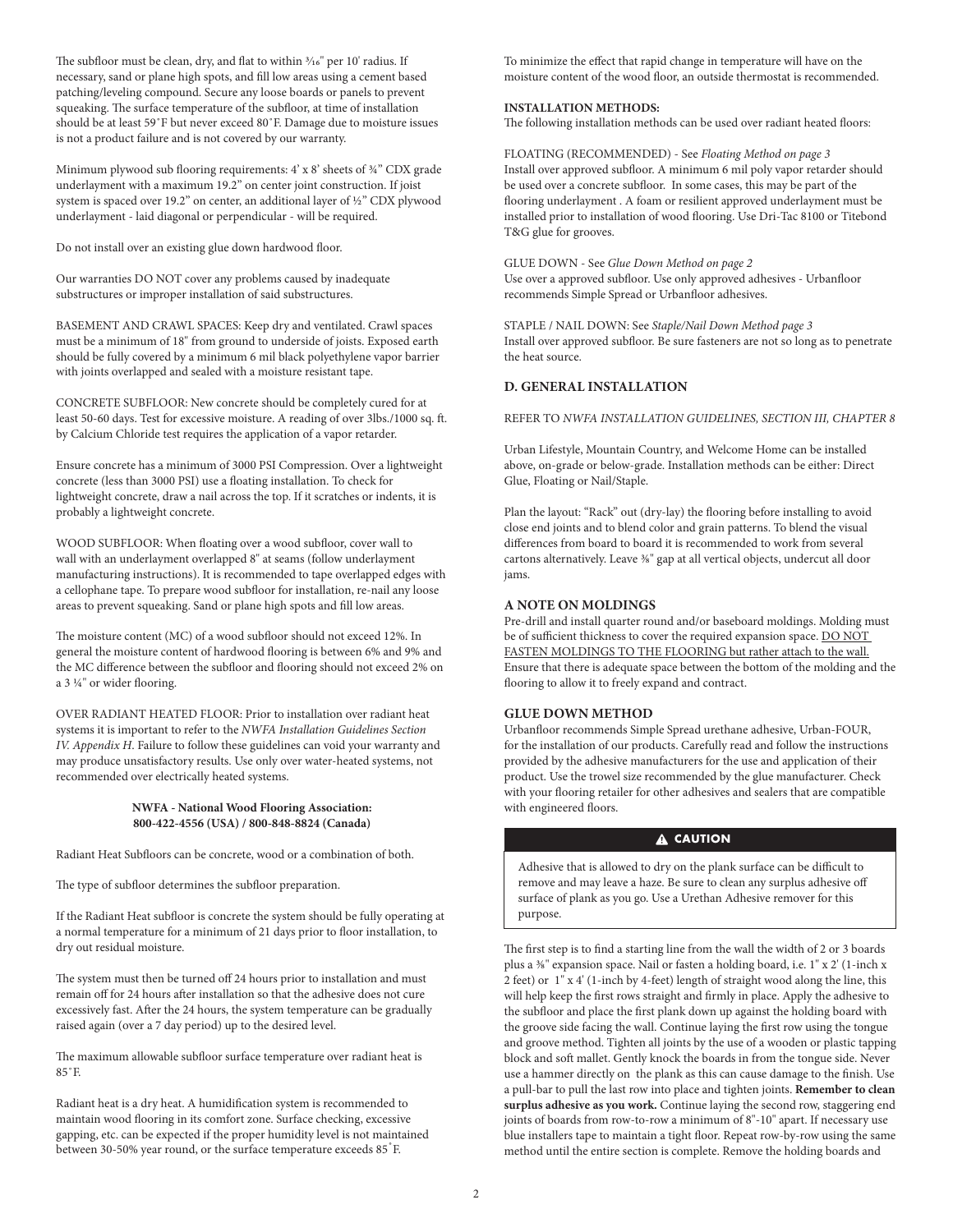#### complete the area from the starting boards to the wall.

COMPLETING THE JOB: Roll every 2 to 3 hours and on completion with a 100lb. to 150lb. roller to ensure all planks are flat and in contact with the adhesive. Remove blue installers tape within 3 hours. Remove any spacer wedges. Cover all expansion spaces along walls with Urbanfloor coordinated moldings. Always nail moldings to the adjacent wall, not the flooring! Clean, sweep, and vacuum installed flooring before use.

## **FLOATING METHOD**

When choosing the floating method for engineered wood, it is critical that the subfloor is flat to within 3/16" per 10' radius. Urbanfloor will not honor warranty claims for products damaged due to plank movement or flexing due to an uneven floor. (See *Section C: Subfloor Types and Condition on page 1*).

For floating installation, a 6 mil., age-resistant polyethylene plastic sheet is required as a moisture barrier. Lap up walls 4". It is also required that a 15lb. asphalt saturated felt (rag paper) be used as an underlayment above the moisture barrier to reduce sound. You can also use a 2 in 1 product that incorporates both a moisture barrier and sound barrier in ONE sheet, e.g. Volara foam 1/4" or Floor Muffler products. Follow underlayment manufacturer's instructions.

Install cushioning underlayment running same lengthwise direction that you plan to install the flooring. Decide which direction the flooring will run. Starting from left to right across the floor, begin by snapping a chalk line the width of the plank (e.g. 5") plus the  $%$ " expansion space, off the starting wall. Nail a series of holding boards (i.e. 1" x 4" lengths of wood) along the chalk line, this will help keep the first rows straight and firmly in place. Lay the first plank and align with chalk line, up against the holding boards with groove side facing the wall. Take second plank and apply a tongue and groove wood adhesive i.e. Dri-Tac 8100 glue or T&G glue made for flooring (*follow adhesive manufacturer's instructions*) to the groove on boards end, and join to first plank. Continue same steps until first row is completed. When reaching the end of the first row, cut the last board to fit; use spacing wedges to maintain a 3/8" expansion space between wall and end of plank. Make sure all end joints are tight and square. **Remember to clean adhesive as you work.** Begin the second row by cutting board - if necessary - to ensure a staggered end joint of approximately 8"-10" between end joints of adjacent planks. Apply tongue and groove adhesives to end and side grooves; join to first row, repeat until second row is complete. The floor can be installed in successive rows or with a stair-step approach. The stair-step approach ensures a tighter fit for the first few rows and limits board separation during the initial set-up. Always use a random pattern to begin installation. Tighten all joints by the use of a wooden tapping block to gently knock the boards in from the tongue side. Do not use excessive force and never use hammer directly on the plank. Use special pull bar to tighten joints from the sides. Use clamps or blue installers tape to hold joints together (remove blue tape within 3 hours and remove any tape adhesive residue). The last row may need cutting lengthwise to fit (remember to allow expansion space). Use a pull-bar to pull last row in place and tighten joints. Use spacing wedges to maintain the space.

COMPLETING THE JOB: Allow finished floor to be free of traffic for a minimum of 8 hours and before spacing wedges are removed. Be sure all expansion spaces are covered with appropriate moldings. Always nail moldings to the adjacent wall, not the flooring! Never attach any molding to a floating floor. Clean, sweep, and vacuum installed flooring before use.

#### **STAPLE/NAIL DOWN METHOD**

Carefully remove any baseboard trim around the perimeter of room. Save for replacement after floor is installed. Cover wood subfloor wall to wall with the vapor retarder or 15 lb. asphalt saturated felt. Overlapped 4" at seams. This will not only retard moisture, but may help prevents squeaks. Snap a working line along the longest continuous wall allowing  $\frac{36}{8}$ " expansion space. Direction of the planks should be at right angles to the joists for highest strength of flooring. Lay one row of planks along the entire length with groove facing the wall. If necessary, use spacing wedges to maintain expansion space. Top nail the first row, placing nails perpendicular to the surface as close as possible to the wall so that after completion the head of the nail will be hidden by the base molding. Blind nail the other side of the plank through the tongue (use 1  $1/2$ " length nails with a  $3/4$ " ply subfloor) with the nail slightly inclined and the head driven flush. Staples should be placed 3" to 4" apart and cleats every 4" to 6" apart. All fasteners should be placed 1" to 2" of end joints. Hand nail the

first row if necessary, then a nailing machine can be used. Start second row in the same manner. If necessary, cut the first board to stagger end joints of boards a minimum of 16" from row-to-row. From second row onward nailing is done on the tongue side only. Use a tapping block or soft-head mallet to engage tongue & groove. A hard-head mallet can damage the milling of the plank. The last row usually requires cutting the plank lengthwise to fit the space (remember to maintain the expansion gap). Nail the last row in the same manner as the first.

COMPLETING THE JOB: Once the nailing is complete, remove any spacing wedges and install the base molding. Always nail moldings to the adjacent wall, not the flooring! Clean, sweep and vacuum installed flooring before use.

## **GLUE ASSISTED - NAIL DOWN PROCEDURE**

Nail down installations of wide planks (5" width or wider) over a wood or OSB subfloor may require additional bonding to increase stability, firmness, and help prevent plank movement leading to cupping, crowning, and a noisy floor. When installing wide planks, we recommend a combination of glue along with the recommended fasteners to make the floor more stable and help avoid 'creaking' – noisy floors – and other issues.

*When installing on a wood subfloor that is over a 'finished' room below, a moisture retarder – i.e. Aquabar, Kraftpaper – is often not necessary, enabling the glue to be adhered directly to the subfloor rather than the paper.* 

Apply a 1/4'" thick serpentine bead of glue on the back of the plank (*F1*) and then press plank into place before applying recommended fasteners and following required fastener schedule. Recommended glues for nail down procedure: Bostiks – Chem Calk 900, Liquid Nails, Sika – Pro Construction Adhesive.

NOTE: Do not allow adhesive to dry on the surface of the floor. Clean as you go. Wipe any wet adhesive from the flooring with a lightly dampened, clean cloth. If adhesive has dried, use mineral spirits on a clean cloth.

Figure 1:



## **GLUE ASSISTED - (FLOATING STYLE) NAIL DOWN PROCEDURE**

If you cannot or do not want to glue your flooring to the subfloor (such as when installing over an unfinished area below where a moisture retarder is required), another option is a 'floating style' glue assist. Apply bead of glue to the tongue & groove joints ONLY (as with a floating application). Then press planks into place before applying fasteners following required fastener schedule. Recommended glues for floating style procedure: DryTac – TNG-8100, TiteBond T&G Glue.

NOTE: Do not allow adhesive to dry on the surface of the floor. Clean as you go. Wipe any wet adhesive from the flooring with a lightly dampened, clean cloth. If adhesive has dried, use mineral spirits on a clean cloth.

**Stapled or nailed-down products are not warrantied against squeaking or popping sounds.**

Inspect the completed floor for any scratches, nicks and minor gaps. Use touch-up kit, filler or wood putty as needed.

TOOLS: Some standard tools you may need include: Tape Measure, Wooden Tapping Block, Rubber Mallet, Power Saw, Blue Painters Tape, Wood or Plastic Spacers, Pry Bar, and Chalk Line.

FOR STAPLE/NAIL DOWN: Air-Stapler/Nailer with appropriate nail down adapter. Use a prefinished foot to protect finished edges.